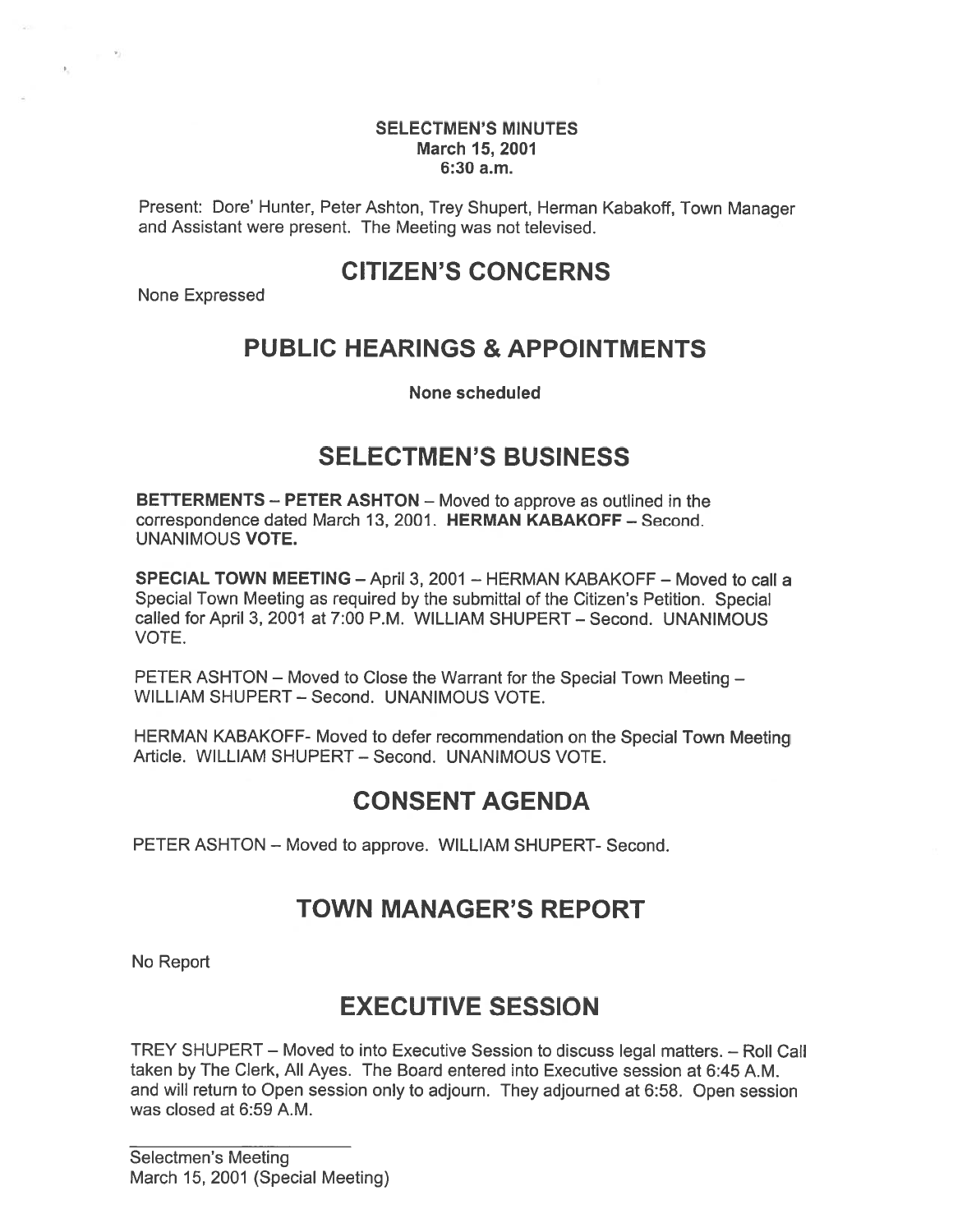1. Villuncer John Murray **illiam H. Shupert, Clerk** 

Date  $3777701$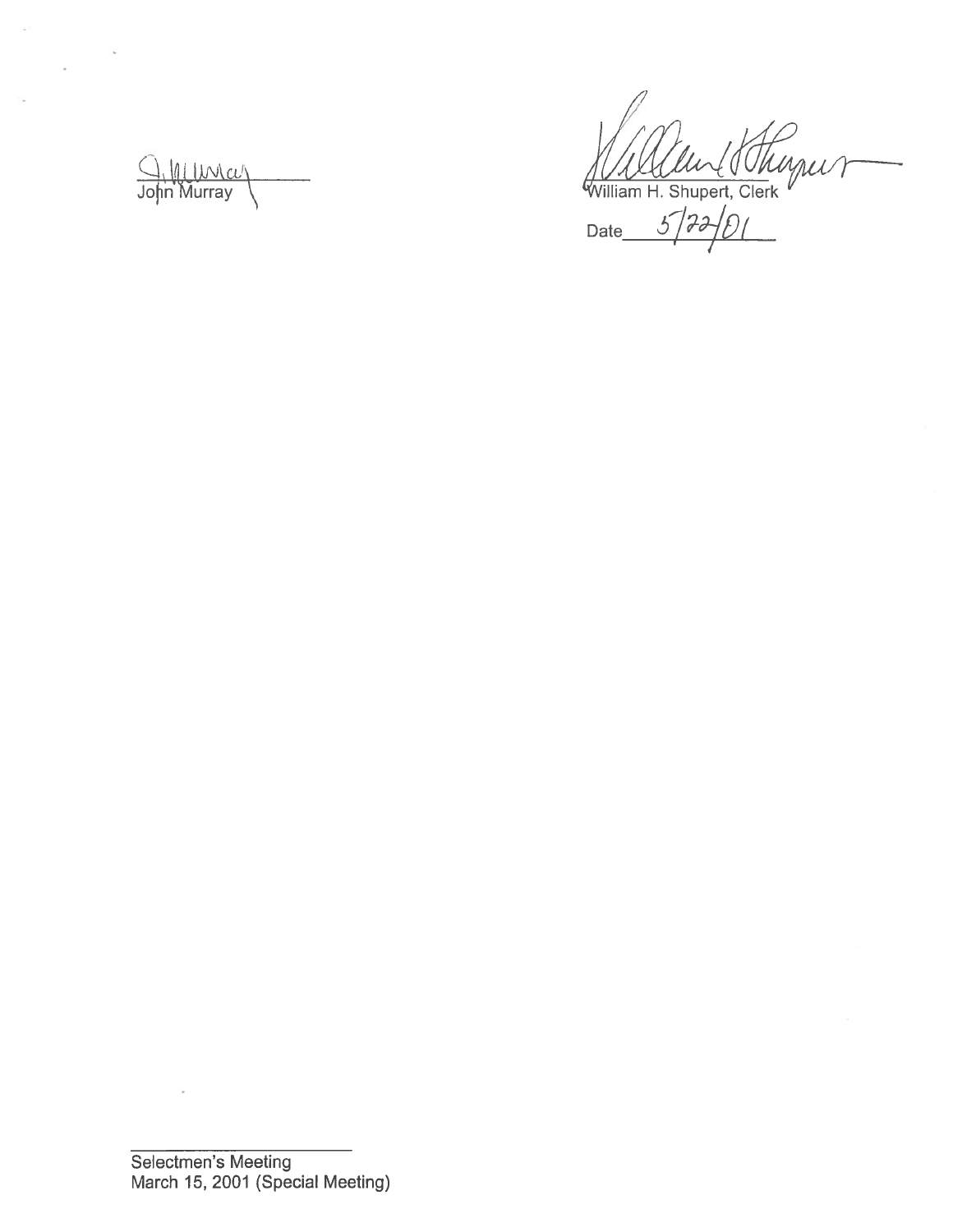May 22, 2001

TO: Board of Selectmen

 $\sim$ 

 $\sim$ 

FROM: F. Dore' Hunter, Chairman

SUBJECT: Selectmen's Report

## MARCH 15, 2001 In Room 204 6:30 AM Start Time

## I. CITIZEN'S CONCERNS

## II. PUBLIC HEARINGS & APPOINTMENTS

| $\mathbf{1}$ . | 6:30 | <b>Sewer Betterments -</b> | Enclosed please find documentation from Health<br>Department Staff requesting adjustments to the<br>amount of estimated sewer betterment units. |
|----------------|------|----------------------------|-------------------------------------------------------------------------------------------------------------------------------------------------|
| 2.             |      | 6:45 Special Town Meeting  | Enclosed please find a copy of a Petition for<br>a Special Town Meeting.                                                                        |

### III. SELECTMEN'S BUSINESS

### 3. OTHER BUSINESS

- IV CONSENT AGENDA
- 4. Congregation Beth Elohim Finclosed please find a request from Congregation Beth Elohim to recognize the 20<sup>th</sup> anniversary of its Choir. (two different versions)

## V. TOWN MANAGER'S REPORT

V1 EXECUTIVE SESSION

### ADDITIONAL INFORMATION

Enclosed <sup>p</sup>lease find additional correspondence that is strictly informational and requires no Board action.

#### FUTURE AGENDAS

To facilitate scheduling for interested parties, the following items are scheduled for discussion on future agendas. This IS NOT <sup>a</sup> complete Agenda.